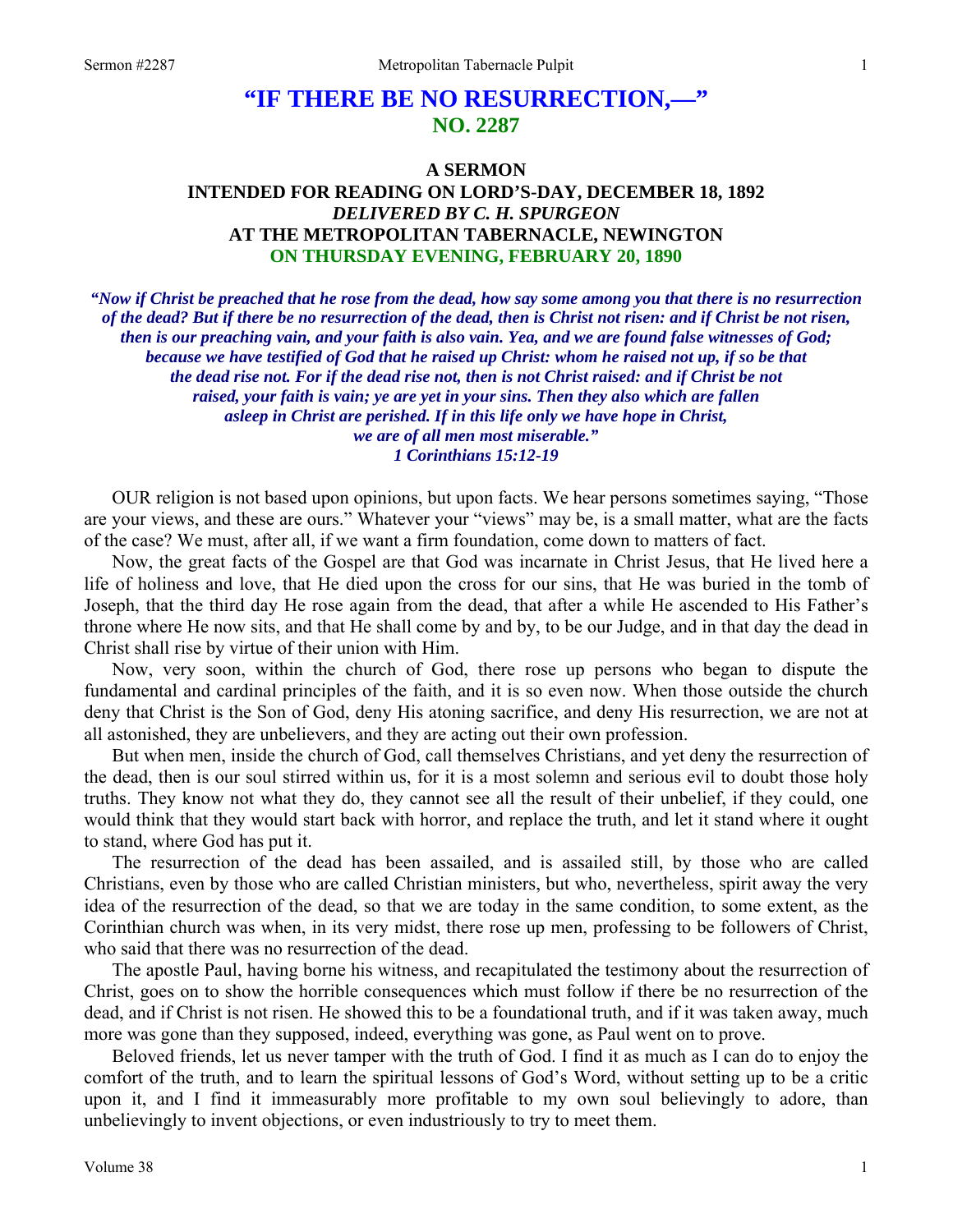The meeting of objections is an endless work. When you have killed one regiment of them, there is another regiment coming on, and when you have put to the sword whole legions of doubts, doubters still swarm upon you like the frogs of Egypt. It is a poor business, it answers no practical end, it is better far firmly to believe what you profess to believe, and to follow out to all the blessed consequences all of the truths which, in your own heart and soul, you have received of the Lord.

One of the truths most surely believed among us is that there will be a resurrection of all those who sleep in Christ. There will be a resurrection of the ungodly as well as of the godly. Our Lord Jesus said to the Jews, "Verily, verily, I say unto you, The hour is coming, and now is, when the dead shall hear the voice of the Son of God: and they that hear shall live. For as the Father hath life in himself; so hath he given to the Son to have life in himself; and has given him authority to execute judgement also, because he is the Son of man. Marvel not at this: for the hour is coming, in the which all that are in the graves shall hear his voice, and shall come forth; they that have done good, unto the resurrection of life; and they that have done evil, unto the resurrection of damnation."

Paul declared before Felix the doctrine of the "resurrection of the dead, both of the just and unjust," but his argument with the Corinthians specially referred to believers, who will rise from the dead, and stand with Christ in the day of His appearing, quickened with the life that quickened Him, and raised up to share the glory which the Father has given to Him.

**I.** Paul's argument begins here, and this will be our first head, IF THERE BE NO RESURRECTION, CHRIST IS NOT RISEN.

If the resurrection of the dead is impossible, Christ cannot have risen from the dead. Now, *the apostles bore witness that Christ had risen*. They had met Him, they had been with Him, they had seen Him eat a piece of a broiled fish and of a honeycomb on one occasion. They had seen Him perform acts which could not be performed by a spirit, but which needed that He should be flesh and bones. Indeed, He said, "A spirit hath not flesh and bones, as ye see me have."

One of them put his finger into the print of the nails, and was invited to thrust his hand into Christ's side. He was known by two of them in the breaking of bread, a familiar token by which they recognized Him better than by anything else. They heard Him speak, they knew the tones of His voice, they were not deceived.

On one occasion, five hundred of them saw Him at once, or if there was any possibility of a mistake when they were all together, they were not deceived when they saw Him one by one, and entered into very close personal communion with Him, each one after a different sort. "Now," says Paul, "if there be no resurrection of the dead, if that is impossible, then, of course, Christ did not rise; and yet we all assure you that we saw him, and that we were with him, and you have to believe that we are all liars, and that the Christian religion is a lie, or else you must believe that there is a resurrection of the dead."

"But," says one, "Christ might rise, and yet not His people." Not so, according to our faith and firm belief, *Christ is one with His people*. When Adam sinned, the whole human race fell in him, for they were one with him, in Adam all died. Even those that have not sinned after the similitude of Adam's transgression have, nevertheless, died. Even upon infants, the death sentence has taken effect, because they were one with Adam. There is no separating Adam from his posterity.

Now, Christ is the second Adam, and He has a posterity. All believers are one with Him, and none can separate themselves from Him. If they do not live, then He did not live, and if He did not rise, then they will not rise. But whatever happened unto Him must also happen to them. They are so welded together, the Head and the members, that there is no dividing them. If He had slept an eternal sleep, then every righteous soul would have done the same too. If He rose again, they must rise again, for He has taken them unto Himself to be part and parcel of His very being. He died that they might live. Because He lives they shall live also, and in His eternal life they must forever be partakers.

This is Paul's first argument, then, for the resurrection of the righteous, that, inasmuch as Christ rose, they must rise, for they are identified with Him.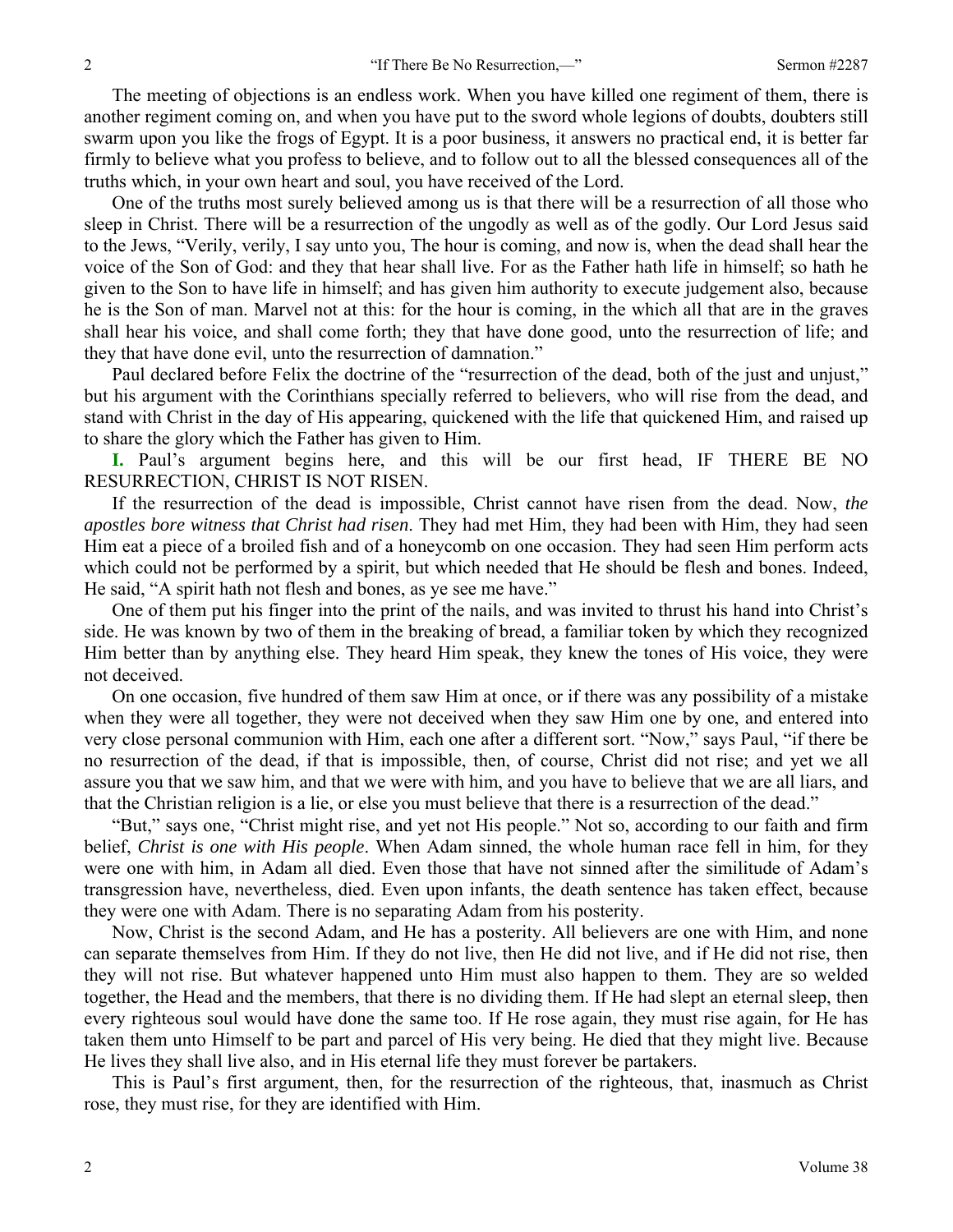**II.** But now he proceeds with his subject, not so much arguing upon the resurrection of others as upon the resurrection of Christ, and his next argument is, that, IF THERE BE NO RESURRECTION, APOSTOLIC PREACHING FALLS, "If Christ be not risen, then is our preaching vain" (see the fourteenth verse). "Yea, and we are found false witnesses of God; because we have testified of God that he raised up Christ: whom he raised not up, if so be that the dead rise not."

*If Christ was not raised, the apostles were false witnesses*. When a man bears false witness, he usually has a motive for doing so. What motive had these men, what did they gain by bearing false witness to Christ's resurrection? It was all loss and no profit to them if He had not risen. They declared in Jerusalem that He had risen from the dead, and straightway men began to haul them to prison, and to put them to death. Those of them who survived bore the same testimony.

They were so full of the conviction of it, that they went into distant countries to tell the story of Jesus and His resurrection from the dead. Some went to Rome, some to Spain, probably some came even to this remote island of Britain. Wherever they went, they testified that Christ had risen from the dead, and that they had seen Him alive, and that He was the Savior of all who trusted in Him. Thus they always preached, and what became of them? I may say, with Paul that "they were stoned, they were sawn asunder, were tempted, were slain with the sword: they wandered about in sheepskins and goatskins; being destitute, afflicted, tormented."

They were brought before the Roman Emperor again and again, and before the pro-consuls, and threatened with the most painful of deaths, but not one of them ever withdrew his testimony concerning Christ's resurrection. They still stood to it, that they had known Him in life, many of them had been near Him in death, and they had all communed with Him after His resurrection. They declared that Jesus of Nazareth was the Son of God, that He died and was buried, that He rose again, and that there was salvation for all who believed in Him.

Were these men false witnesses? If so, they were the most extraordinary false witnesses who ever lived. What were their morals? What kind of men were they? Were they drunkards? Were they adulterers? Were they thieves? Nay, they were the purest and best of mankind, their adversaries could bring no charge against their moral conduct. They were eminently honest and they spoke with the accent of conviction.

As I have already said, they suffered for their testimony. Now, under the law, the witness of two men was to be received, but what shall we say of the witness of five hundred men? If it was true when they first declared that Jesus Christ rose from the dead, it is equally true now. It does not matter though the event happened nearly nineteen hundred years ago, it is just as true now. The apostles bore witness which could not be gainsaid, and so it still stands. We cannot assume that all these apostolic men were false witnesses of God.

If we even suppose that they were mistaken about this matter, *we must suspect their witness about everything else*, and the only logical result is to give up the New Testament altogether. If they were mistaken as to Christ having risen from the dead, they are not credible witnesses upon anything else, and if they are discredited, the whole of our religion falls with them, the Christian faith, and especially all that the apostles built on the resurrection, must be turned out of doors as altogether a delusion.

They taught that Christ's rising from the dead was the evidence that His sacrifice was accepted, that He rose again for our justification, that His rising again was the hope of believers in this life, and the assurance of the resurrection of their bodies in the life to come. You must give up all your hope of salvation the moment you doubt the Lord's rising from the dead.

As for Paul, who puts himself with the rest of the apostles, and says, "If Christ be not risen, we are found false witnesses of God." I venture to bring him forward as a solitary witness of the most convincing kind. I need not remind you how he was at first opposed to Christ. He was a Pharisee of the Pharisees, one of the most intolerant members of the sect that hated the very name of Christ. He had a righteousness that surpassed that of the men of his times. He was a religious leader and persecutor, and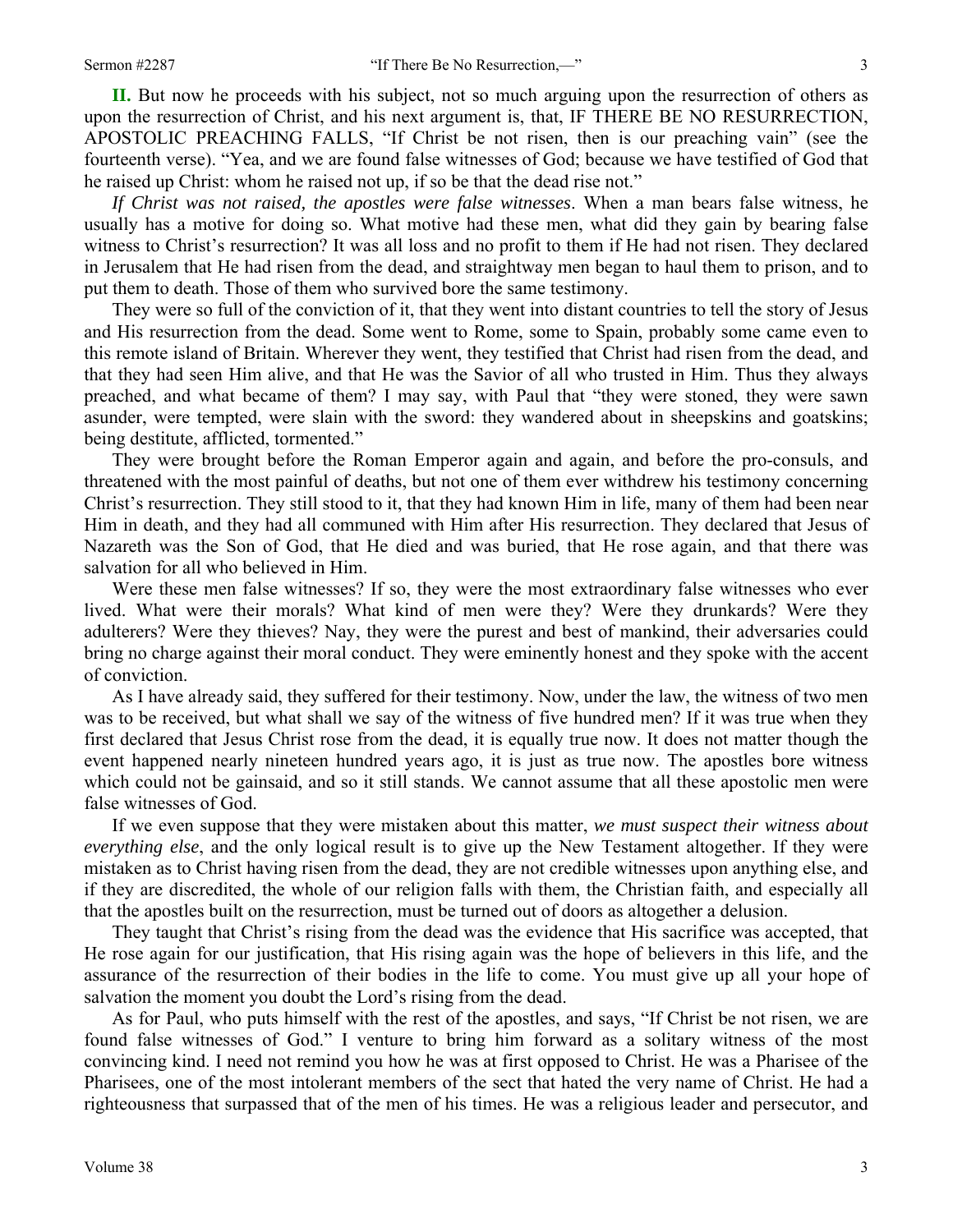yet he was so convinced of the appearance of Christ to him on the way to Damascus, that from that time he was completely turned round, and he preached with burning zeal the faith which once he blasphemed.

There is an honesty about Paul which convinces at once, and if he had not seen the Savior risen from the dead, he would not have been the man to say that he did. Dear brethren, you may rest assured that Jesus Christ did rise from the dead. You cannot put down these good men as impostors, you cannot reckon the apostle Paul among those readily deceived, or among the deceivers of others, so you may be sure that Jesus Christ did rise from the dead, according to the Scriptures.

**III.** Once more, Paul's argument is that, IF THERE BE NO RESURRECTION, FAITH BECOMES DELUSION.

As we have to give up the apostles and all their teaching, *if Christ did not rise from the dead,* so we must conclude that *their hearers believed a lie,* "your faith is also vain." Beloved, I speak to you who have believed in the Lord Jesus Christ, and who are resting in Him with great comfort and peace of mind, yea, who have experienced a great change of heart, and a great change in your lives through faith in Christ.

Now, if He did not rise from the dead, you are believing a lie. Take this home to yourselves, if he did not literally rise from the dead on the third day, this faith of yours, that gives you comfort, this faith which has renewed you in heart and life, this faith which you believe is leading you home to heaven, must be abandoned as a sheer delusion, your faith is fixed on a falsehood. Oh, dreadful inference! But the inference is clearly true if Christ is not risen, you are risking your soul on a falsehood if Christ did not rise from the dead. This is a solemn statement. I said last Sabbath, and I repeat it—

> *"Upon a life I did not live, Upon a death I did not die, I risk my whole eternity."*

It is so. If Jesus Christ did not die for me, and did not rise again for me, I am lost, I have not a ray of comfort from any other direction, I have no dependence on anything else but Jesus crucified and risen, and if that sheet-anchor fails, everything fails with it, in my case, and so it must in yours.

"Your faith is also vain," wrote Paul to the Corinthians, for, *if Christ is not risen, the trial will be too great for faith to endure,* since it has for the very keystone of the arch the resurrection of Christ from the dead. If He did not rise, your faith rests on what never happened, and is not true, and certainly your faith will not bear that, or any other trial.

There comes to the believer, every now and then, a time of great testing. Did you ever lie, as I have done several times, upon the brink of eternity, full of pain, almost over the border of this world, fronting eternity, looking into the dread abyss? There, unless you are sure about the foundation of your faith, you are in an evil case indeed. Unless you have a solid rock beneath you then, your hope will shrink away to nothing, and your confidence will depart.

When you are sure that "the Lord is risen, indeed," then you feel that there is something beneath your foot that does not stir. If Jesus died for you and Jesus rose for you, then, my dear brothers, you are not afraid even of that tremendous day when the earth shall be burned up, and the elements shall melt with fervent heat. You feel a confidence that will bear even that test. If Christ did not rise from the dead, and you are resting your soul on the belief that He did rise, what a failure it will be for you in another world, what disappointment when you do not wake up in His likeness, what dismay if there should be no pardon of sin, no salvation through the precious blood!

If Christ is not risen, your faith is vain. If it is vain, give it up, do not hold on to a thing that is not true. I would sooner plunge into the water, and swim or wade through the river, than I would trust myself to a rotten bridge that would break down in the middle. If Christ did not rise, do not trust Him, for such faith is vain, but if you believe that He did die for you, and did rise again for you, then believe in Him, joyously confident that such a fact as this affords a solid basis for your belief.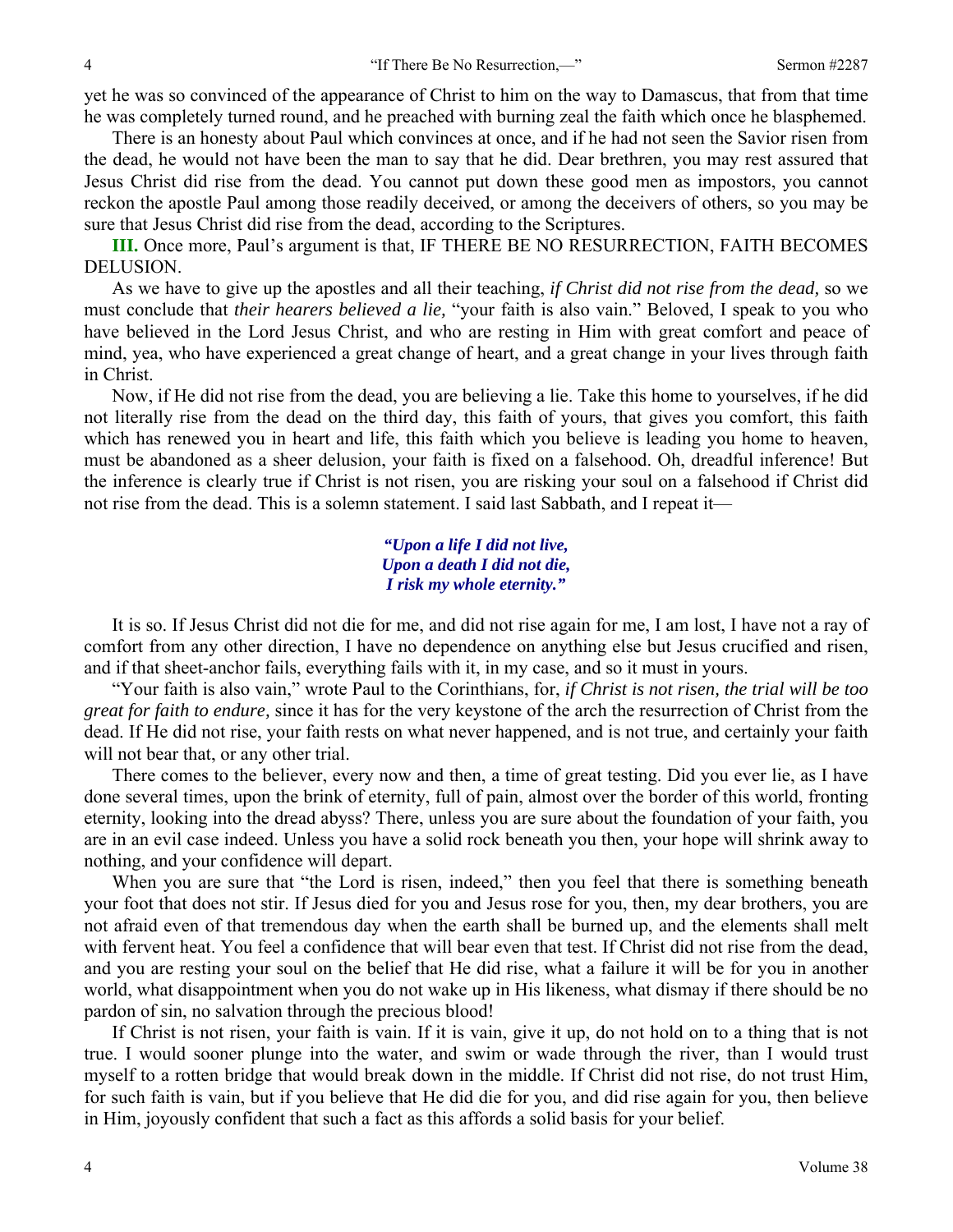**IV.** Now I am going to advance a little further. Paul says next that, IF THERE BE NO RESURRECTION, THEY REMAINED IN THEIR SINS, "If Christ be not raised, your faith is vain; ye are yet in your sins."

Ah! can you bear that thought, my beloved in Christ, that you are yet in your sins? I think that the bare suggestion takes hold upon you, terrifies you, and chills your blood. A little while ago, you were in your sins, dead in them, covered with them as with a crimson robe, you were condemned, lost. But now, you believe that Christ has brought you out of your sins, and washed you and made you white in His precious blood, ay, and has so changed you that sin shall not have dominion over you, for now you are by grace, a child of God. Well, but if Christ did not rise again, you are yet in your sins.

Observe that, for *then there is no atonement made,* at least, no satisfactory atonement. If the atonement of Christ for sin had been unsatisfactory, He would have remained in the grave. He went there on our behalf, a hostage for us, and if what He did upon the tree had not satisfied the justice of God, then He would never have come out of the grave again.

Think for a minute what our position would be if I stood here to preach only a dead and buried Christ! He died nearly nineteen hundred years ago, but suppose He had never been heard of since. If He had not risen from the dead, could you have confidence in Him? You would say, "How do we know that His sacrifice was accepted?" We sing right truly—

## *"If Jesus ne'er had paid the debt, He ne'er had been at freedom set."*

The Surety would have been under bonds unless He had discharged all His liability, but He has done so, and He has risen from the dead—

#### *"And now both the Surety and sinner are free."*

Understand clearly what I am saying. The Lord Jesus Christ, the Son of God, took upon Himself the sum total of the guilt of all His people. "The Lord hath made to meet upon Him the iniquity of us all." He died, and by His death obtained the full discharge of all our obligations. But His rising again was, so to speak, the receipt in full, the token that He had discharged the whole of the dread liabilities which He had taken upon Himself, and now, since Christ is risen, you who believe in Him are not in your sins. But if He had not risen, then it would have been true, "You are yet in your sins."

It would have been true, also, in another sense. The life by which true believers live is the resurrection-life of Him who said, "Because I live, ye shall live also." But *if Christ is not risen, there is no life for those who are in Him.* If He were still slumbering in the grave, where would have been the life that now makes us joyful, and makes us aspire after heavenly things? There would have been no life for you if there had not first been life for Him. "Now is Christ risen from the dead," and in Him you rise into newness of life, but if He did not rise, you are still dead, still under sin, still without the divine life, still without the life immortal and eternal that is to be your life in heaven throughout eternity.

So, you see, once more, the consequences that follow, "If Christ be not raised, your faith is vain; ye are yet in your sins."

**V.** Now follows, if possible, a still more terrible consequence. IF THERE BE NO RESURRECTION, ALL THE PIOUS DEAD HAVE PERISHED, "Then they also which are fallen asleep in Christ are perished." "Perished," by which is not meant "annihilated," they are in a worse condition than that.

One phrase must be explained by the other which went before it, *if Jesus Christ is not risen, they are yet in their sins.* They died, and they told us that they were blood-washed and forgiven, and that they hoped to see the face of God with joy, but if Christ rose not from the dead, there is no sinner who has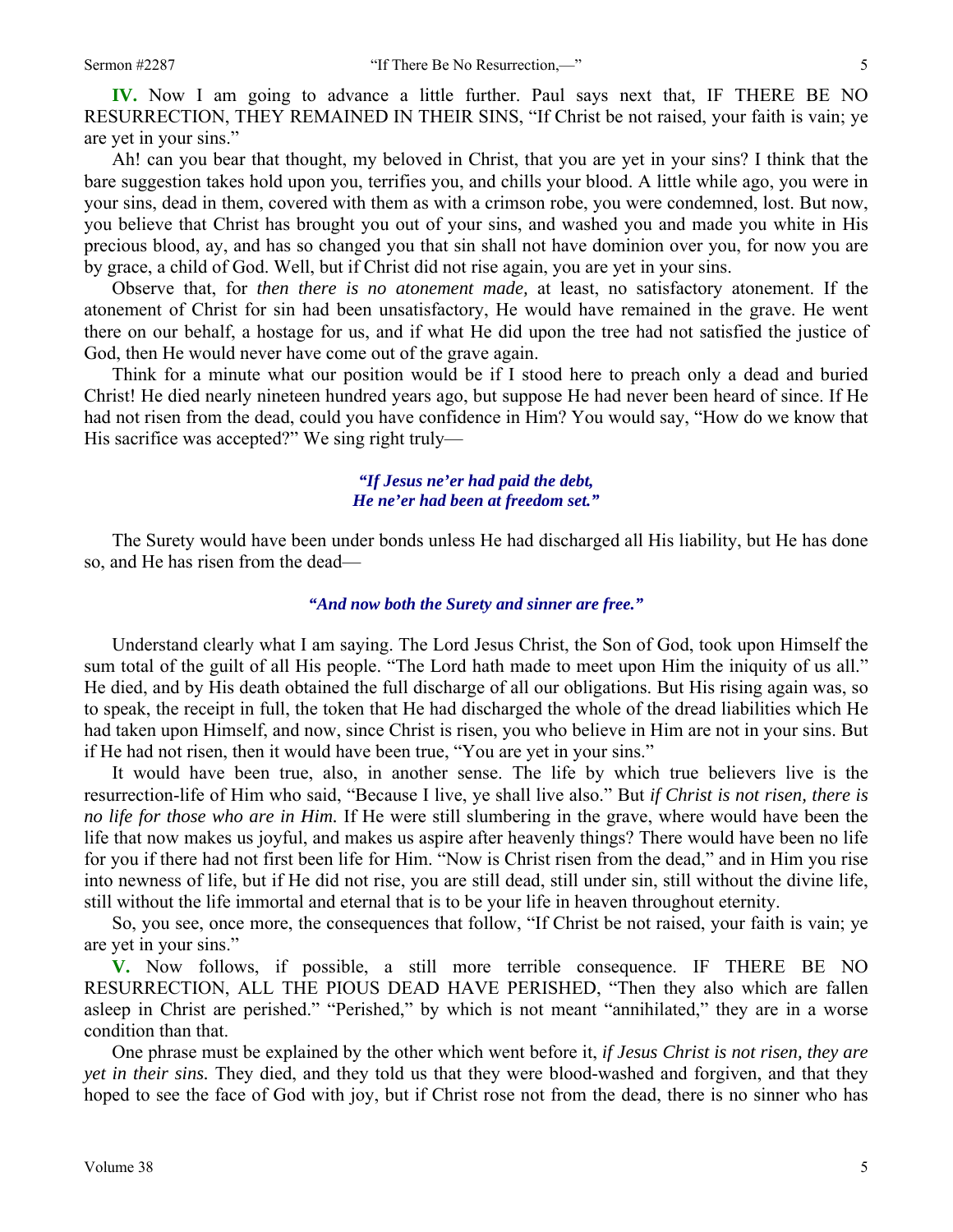gone to heaven, there is no saint who ever died, who has had any real hope, he has died under a delusion, and he has perished.

If Jesus Christ is not raised, the godly dead are yet in their sins, and *they can never rise,* for, if Christ did not rise from the dead, they cannot rise from the dead. Only through His resurrection is there resurrection for the saints. The ungodly shall rise to shame and everlasting contempt, but believers shall rise into eternal life and felicity because of their oneness with Christ, but if He did not rise, they cannot rise. If He is dead, they must be dead, for they must share with Him. They are, they always must be, one with Him, and all the saints who ever died, died under a mistake if Christ did not rise. We cast away the thought with abhorrence.

Many of us have had beloved parents and friends who have died in the Lord, and we know that the full assurance of their faith was no mistake. We have seen dear children die in sure and certain hope of a glorious resurrection, and we know that it was no error on their part. I have stood by many deathbeds of believers, many triumphant, and many more peaceful and calm than a sweet summer evening. They were not mistaken.

No, dear sirs, believing in Christ who lived, and died, and rose again, they had confidence in the midst of pain, and joy in the hour of their departure. We cannot believe that they were mistaken, therefore we are confident that Jesus Christ did rise from the dead.

**VI.** Once more, IF THERE BE NO RESURRECTION, OUR SOURCE OF JOY IS GONE.

If Jesus did not rise from the dead, we who believe that He did, are of all men the most miserable, "If in this life only we have hope in Christ," and we certainly have no hope of any other life, apart from Christ, "we are of all men most miserable."

What does Paul mean? That Christian men are more miserable than others if they are mistaken? No, he does not mean that, for even the mistake, if it be a mistake, gives them joy, the error, if it be an error, yields them a present confidence and peace. But supposing they are sure that they are under an error, that they have made a mistake, then their comfort is gone, and they are of all men the most miserable.

*Believers have given up sensuous joys,* they have sedulously given them up, they find no comfort in them. There are a thousand things in which worldings find a kind of joy, all of which the Christian loathes. Well, if you have given up the brown bread, and cannot eat the white, then are you starved indeed. If we consider the mirth of the worldling to be no better than the husks of swine, and there be no bread for us in the fact that Christ rose from the dead, then we are hungry indeed.

And more than that, *we have now learned superior things*. We have learned to love holiness, and we seek after it. We have learned to love communion with God, and it has become our heaven to talk with our Father and our Savior. We now look after things which are spiritual, and we try to handle the things that are carnal as they should be handled, as things to be used, but not abused. Now if, after having tasted these superior joys, they all turn out to be nothing, and they must turn out to be nothing if Jesus did not rise from the dead, then we are indeed of all men the most miserable.

More than that, *we have had high hopes,* hopes that have made our hearts leap for joy. We have been ready sometimes to go straight away out of the body, with high delights and raptures, in the expectation of being "with Christ, which is far better." We have said, "Though after my skin worms destroy this body, yet in my flesh shall I see God: whom I shall see for myself, and mine eyes shall behold, and not another." We have been transported with the full conviction that our eyes "shall see the King in his beauty: they shall behold the land that is very far off," and if that be not sure, if it can be proved that our hopes are vain, then are we of all men the most miserable.

You will wonder why I have been so long in bringing out these points, and what I am driving at. Well, what I am driving at is this. After all, everything hinges upon a fact, an ancient fact, and if that fact is not a fact, it is all up with us. If Jesus Christ did not rise from the dead, then His Gospel is all exploded. What I want you to notice is this, that there must be a basis of fact in our religion, these things must be facts, or else nothing can give us consolation.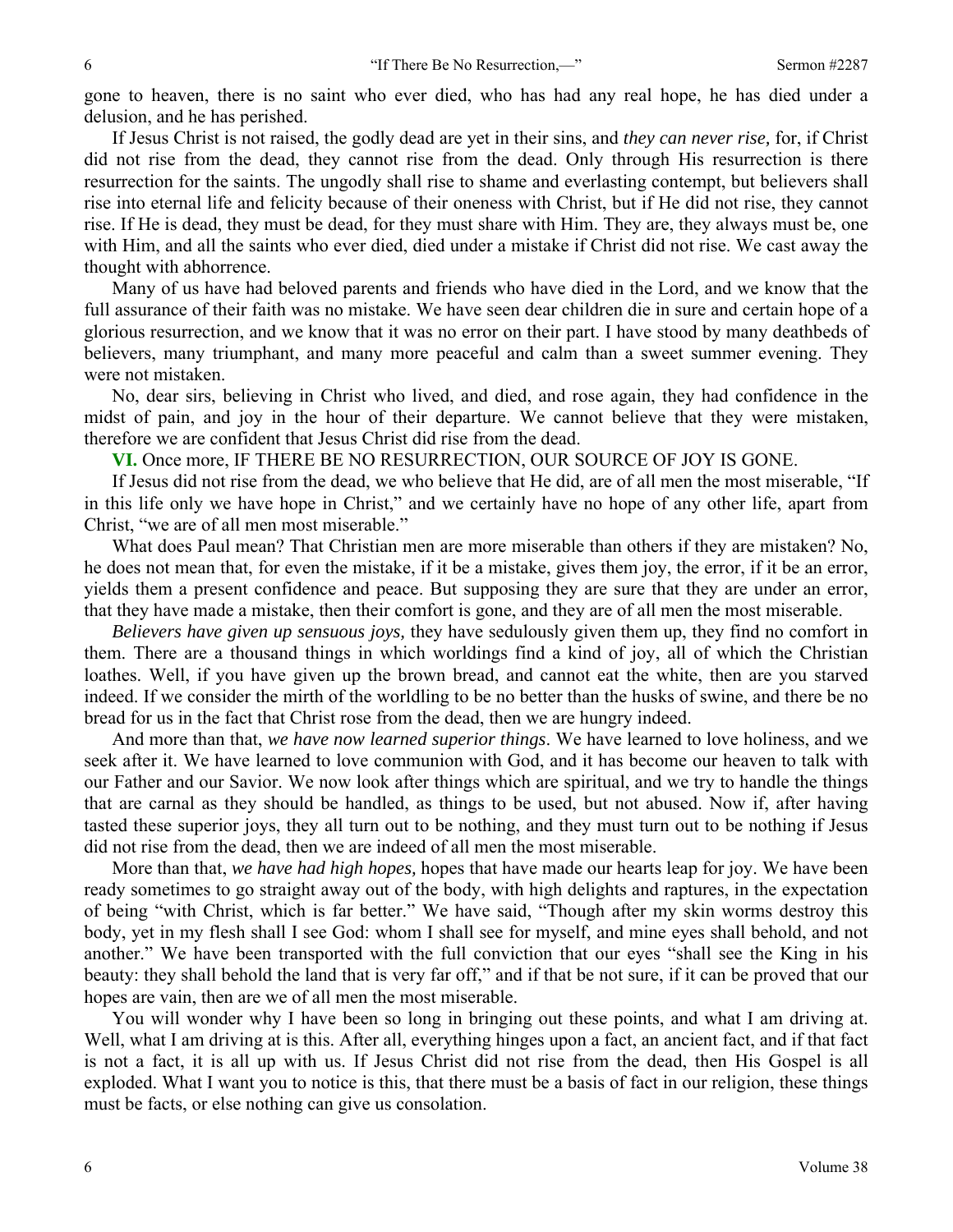Our eternal hopes do not depend upon our moral condition, for, observe, these men in Corinth would not have been better or worse if Christ had not risen from the dead. Their character was just the same. It had been fashioned, it is true, by a belief that He did rise from the dead, but whether He did or did not, they were the same men, so that their hope did not depend upon their good moral condition.

The apostle does not say, "If you are or are not in such and such a moral condition," but "If Christ be not raised, your faith is vain; ye are yet in your sins." So, my beloved, the reason of your being safe will be that Christ died for you, and that He rose again, it is not the result of what you are, but of what He did.

The hinge of it all is not in you, it is in Him, and you are to place your reliance, not upon what you are, or hope to be, but wholly and entirely upon a great fact which transpired nearly nineteen hundred years ago. If He did not rise from the dead, you are in your sins still, be you as good as you may, but if He did rise from the dead, and you are one with Him, you are not in your sins, they are all put away, and you are "accepted in the Beloved."

Now I go a step further. The great hope you have does not hinge even upon your spiritual state. You must be born again, you must have a new heart and a right spirit, or else you cannot lay hold of Christ, and He is not yours, but still, your ultimate hope is not in what you are spiritually, but in what He is. When darkness comes over your soul, and you say, "I am afraid I am not converted," still believe in Him who rose from the dead, and when, after you have had a sight of yourself, you are drifting away to dark despair, still cling to Him who loved you, and gave Himself for you, and rose again from the dead for you.

If you believe that Christ is risen from the dead, and if this be the foundation of your hope of heaven, that hope stands just as sure whether you are bright or whether you are dull, whether you can sing or whether you are forced to sigh, whether you can run or whether you are a broken-legged cripple, only able to lie at Christ's feet. If He died for you, and rose again for you, that is the groundwork of your confidence, and I pray you keep to it.

Do you see how Paul insists upon this? If Christ be not raised, your faith is vain; ye are yet in your sins. The inference is that, if Christ be raised, and you have faith in Him, your faith is not vain, and you are not in your sins, you are saved. Your hope must not be here, in what your hands can do, but there, on yonder cross, in what He did, and there, on yonder throne, in Him who has risen again for your justification.

The hardest thing in the world seems to be to keep people to this truth, for I have noticed that much of the modern-thought doctrine is nothing but old self-righteousness tricked out again. It is bidding men still to trust in themselves, to trust in their moral character, to trust in their spiritual aspirations, or something or other. I stand here tonight to say to you that the basis of your hope is not even your own faith, much less your own good works, but it is what Christ has done once for all, for "ye are complete in him," and you can never be complete in any other way.

Here, again, I would have you notice that Paul does not say that your being forgiven and saved depends upon your sincerity and your earnestness. You must be sincere and earnest, Christ is not yours if you are not, but still, you may be very sincere, and very earnest, and yet be wrong all the while, and the more sincere and earnest you are in a wrong way, the further you will go astray.

The self-righteous man may be very sincere as he goes about to establish a righteousness of his own, but the more he does it, the more he ruins himself. But here is the mark for you to aim at, not at your sincerity, though there must be that, but if Christ was raised, and that is where you are resting your hopes, then you are not in your sins, but you are accepted in Christ, and justified in Him.

This is where I stand, and I pray every believer to keep here. There are many new discoveries made in science, we are pleased to hear it. I hope that we shall be able to travel more quickly, and pay less for it. I hope that we shall have better light, and that it will not be so expensive. The more true science, the better, but when science comes in to tell me that it has discovered anything about the way to heaven,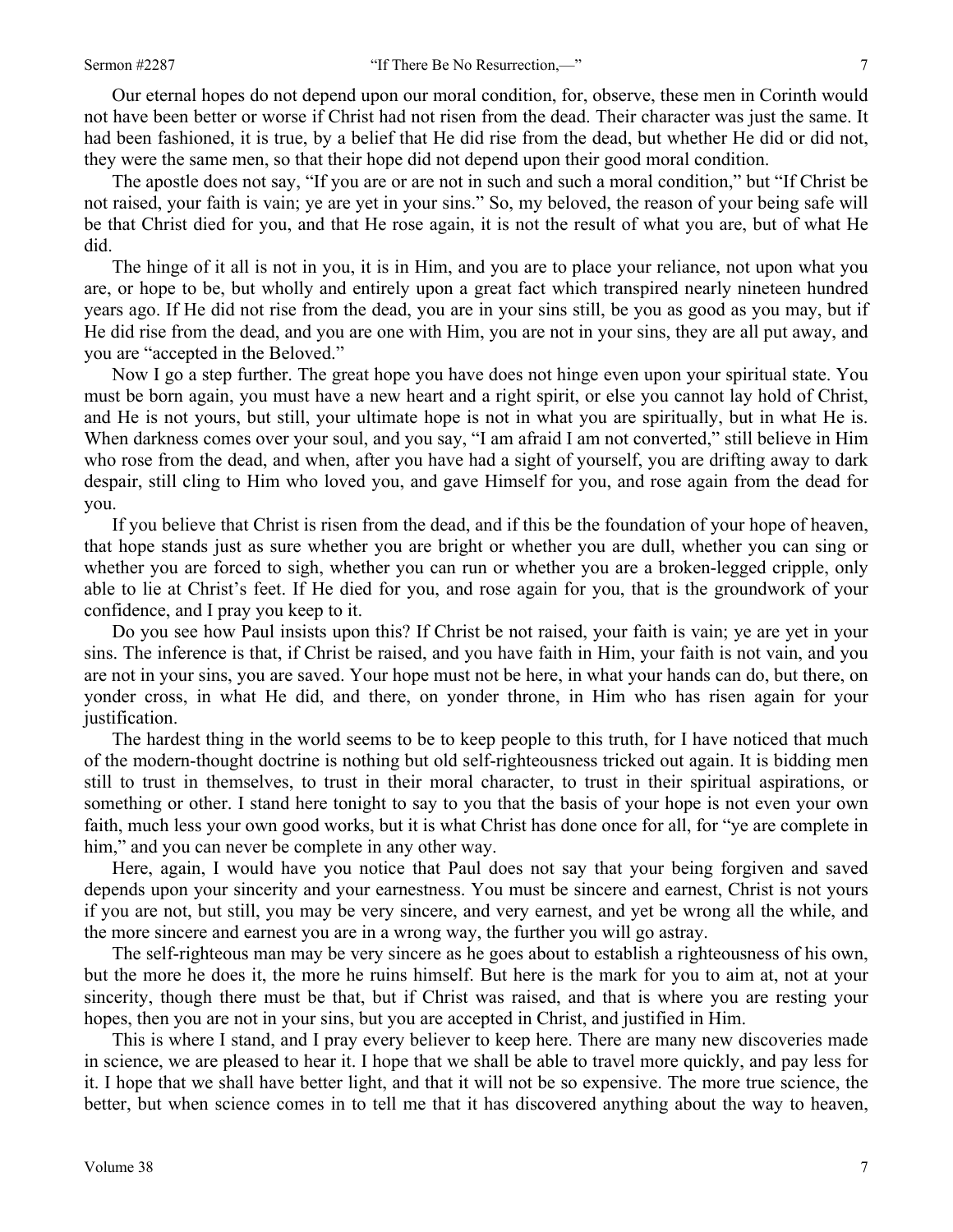then I have a deaf ear to it. "If Christ be not risen, then is our preaching vain, and your faith is also vain; ye are yet in your sins."

But if Christ be risen, then I know where I am. If it be really so, that He is God in human flesh, if He took my sin, and bore the consequences of it, and made a clear sweep of it from before the judgment seat of the Most High, and if His rising again is God's testimony that the work is done, and that Christ, who stood as substitute for me, is accepted for me, oh, hallelujah, hallelujah! What more do I need, but to praise and bless the name of Him who has saved me with an effectual salvation?

Now will I work for Him. Now will I spend and be spent in His service. Now will I hate every false way, and every sin, and seek after purity and holiness, but not, in any sense, as the groundwork of my confidence. My one hope for time and eternity is Jesus, only Jesus, Jesus crucified and risen from the dead.

I do not know any passage of Scripture which, more thoroughly than this one, throws the stress where the stress must be, not on man, but on Christ alone, "If there be no resurrection of the dead, then is Christ not risen: and if Christ be not risen, then is our preaching vain, and your faith is also vain."

O dear hearer, if you would be saved, your salvation does not lie with yourself, but with Him who left His Father's bosom, and came down to earth a babe at Bethlehem, and hung upon a woman's breast, upon Him who lived here, for thirty-three years, a life of suffering and of toil, and who then took all the sin of His people upon Himself, carried it up to the tree, and there bore all the consequences of it in His own body—

> *"Bore all that Almighty God could bear, With strength enough, but none to spare."*

Jesus Christ bore that which has made God's pardon an act of justice, and vindicated His forgiveness of sin so that none can say that He is unjust when He passes by transgression. Christ did all that, and then, dying, was laid in the tomb, but the third day, His Father raised Him from the dead in token that He spoke the truth when He said, on the cross, "It is finished."

The debt is paid now, then, O sinner, leave your prison, for your debt is paid! Are you shut up in despair on account of your debt of sin? It is all discharged if you have believed in Him who was raised from the dead. He has taken all your sin, and you are free. That handwriting of ordinances that was against you is nailed to His cross. Go your way, and sing, "The Lord is risen indeed," and be as happy as all the birds in the air, till you are, by and by, as happy as the angels in heaven, through Jesus Christ our Lord. Amen.

## **EXPOSITION BY C. H. SPURGEON**

## *1 CORINTHIANS 15:1-20*

**Verse 1-2.** *Moreover, brethren, I declare unto you the gospel which I preached unto you, which also ye have received, and wherein ye stand; by which also ye are saved, if ye keep in memory what I preached unto you, unless ye have believed in vain.*

Paul preached the Gospel, his hearers received it, and also stood in it, "wherein ye stand." It is essential to salvation to hear the Gospel, to receive it, and then to stand in it.

Now, what was this Gospel? Paul is going to tell us, and instead of making a list of doctrines, He mentions a set of facts.

**3.** *For I delivered unto you first of all that which I also received,—*

Notice that the preacher does not make the Gospel. If he makes it, it is not worth your having. Originality in preaching, if it be originality in the statement of doctrine, is falsehood. We are not makers and inventors, we are repeaters, we tell the message we have received.

**3.** *How that Christ died for our sins according to the scriptures;*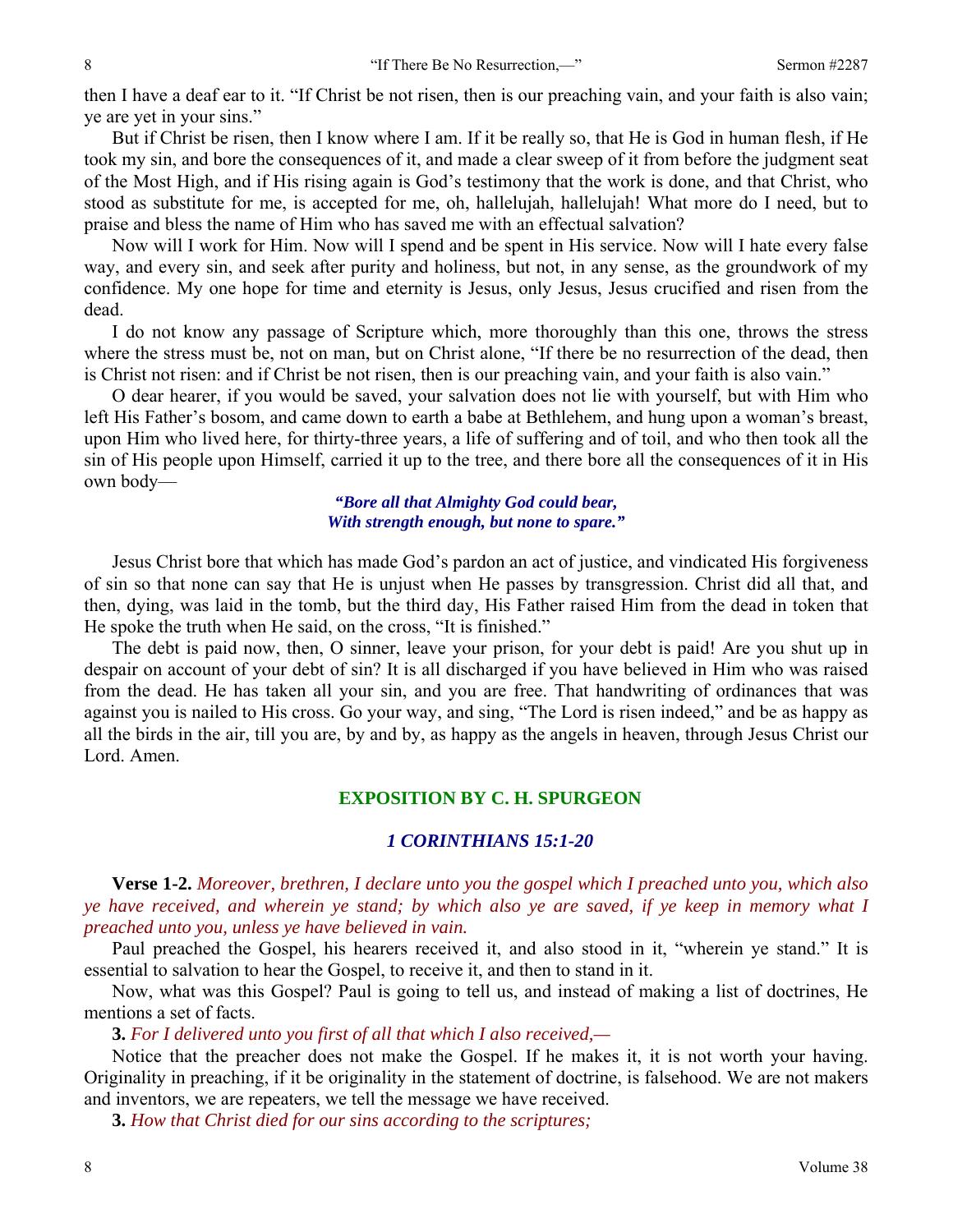This, then, is the Gospel, that Jesus "died for our sins," taking our sins upon Himself. He bore the death penalty for us, "according to the scriptures." There are plenty of Scriptures, Old Testament Scriptures, which teach this great truth by way of prophecy.

**4.** *And that he was buried,—*

This was necessary as a proof of His death, and as the groundwork of His rising again.

**4.** *And that he rose again the third day according to the scriptures:*

This is the Gospel, Christ dead, buried, risen again, ever living. We must dwell upon these points, for they are the essentials of the Gospel.

**5-6.** *And that he was seen of Cephas, then of the twelve: after that, he was seen of above five hundred brethren at once; of whom the greater part remain unto this present,—*

When Paul wrote—

**6-7.** *But some are fallen asleep. After that, he was seen of James; then of all the apostles.*

In different places, and at different hours, sometimes by one, sometimes by eleven, once by five hundred brethren at once, Jesus was seen after He had risen from the dead. As I have often said, there is no historical fact that is so well authenticated as that Jesus Christ rose from the dead.

**8.** *And last of all he was seen of me also, as of one born out of due time.*

Paul calls himself an abortion, and speaks of himself as one hardly worth mentioning, yet he had seen the Lord after His resurrection from the dead. He was not a man to be deceived, for he had persecuted the church of Christ. He was exceedingly mad against the Messiah, so that if he said that he had seen Jesus of Nazareth, and that he was converted by the sight, we may be quite sure that it was so. Paul was not a man to undergo all the sacrifices he had to endure, for the sake of a mere dream.

**9-10.** *For I am the least of the apostles, that am not meet to be called an apostle, because I persecuted the church of God. But by the grace of God I am what I am: and his grace which was bestowed upon me was not in vain; but I labored more abundantly than they all: yet not I, but the grace of God which was with me.*

No man could be more thoroughly with Christ, heart and soul, than that Paul who, aforetime, had been the blood thirsty Saul of Tarsus. His witness may well be believed, and in connection with all that went before it, it proves beyond all doubt that He who was crucified and was laid in the tomb, did certainly rise again, and was seen in life after death.

**11.** *Therefore whether it were I or they, so we preach, and so ye believed.*

There was not a doubt about that. All the apostles, all the early Christians preached the resurrection of Christ, and the Corinthians, when they became Christians, believed it.

**12.** *Now if Christ be preached that he rose from the dead, how say some among you that there is no resurrection of the dead?*

What! had they got so far as that, to call themselves Christians, and yet they doubted the truth of the resurrection of the dead? Yes, they spirited it away, they made it into a kind of myth or fable, and yet they called themselves Christians. That the heathen should not believe it, was not wonderful, but that those who professed to believe that Christ had risen from the dead, yet doubted the resurrection of His people was indeed a strange thing. Paul argues with them about this matter.

**13-14.** *But if there be no resurrection of the dead, then is Christ not risen: and if Christ be not risen, then is our preaching in vain, and your faith is also in vain.*

If Jesus Christ did not rise from the dead, we are preaching a falsehood. If He did not rise from the dead, you are believing a falsehood, and our preaching and your believing are nothing but vanity.

**15-17.** *Yea, and we are found false witnesses of God; because we have testified of God that he raised up Christ: whom he raised not up, if so be that the dead rise not. For if the dead rise not, then is not Christ raised: and if Christ be not raised, your faith is vain; ye are yet in your sins.*

If Jesus Christ is not risen, He has done nothing for you, you are not saved, you are not pardoned, you are not renewed. It is all a myth, all a piece of deceit. If that fact is given up, that Christ rose from the dead, everything connected with salvation is also given up.